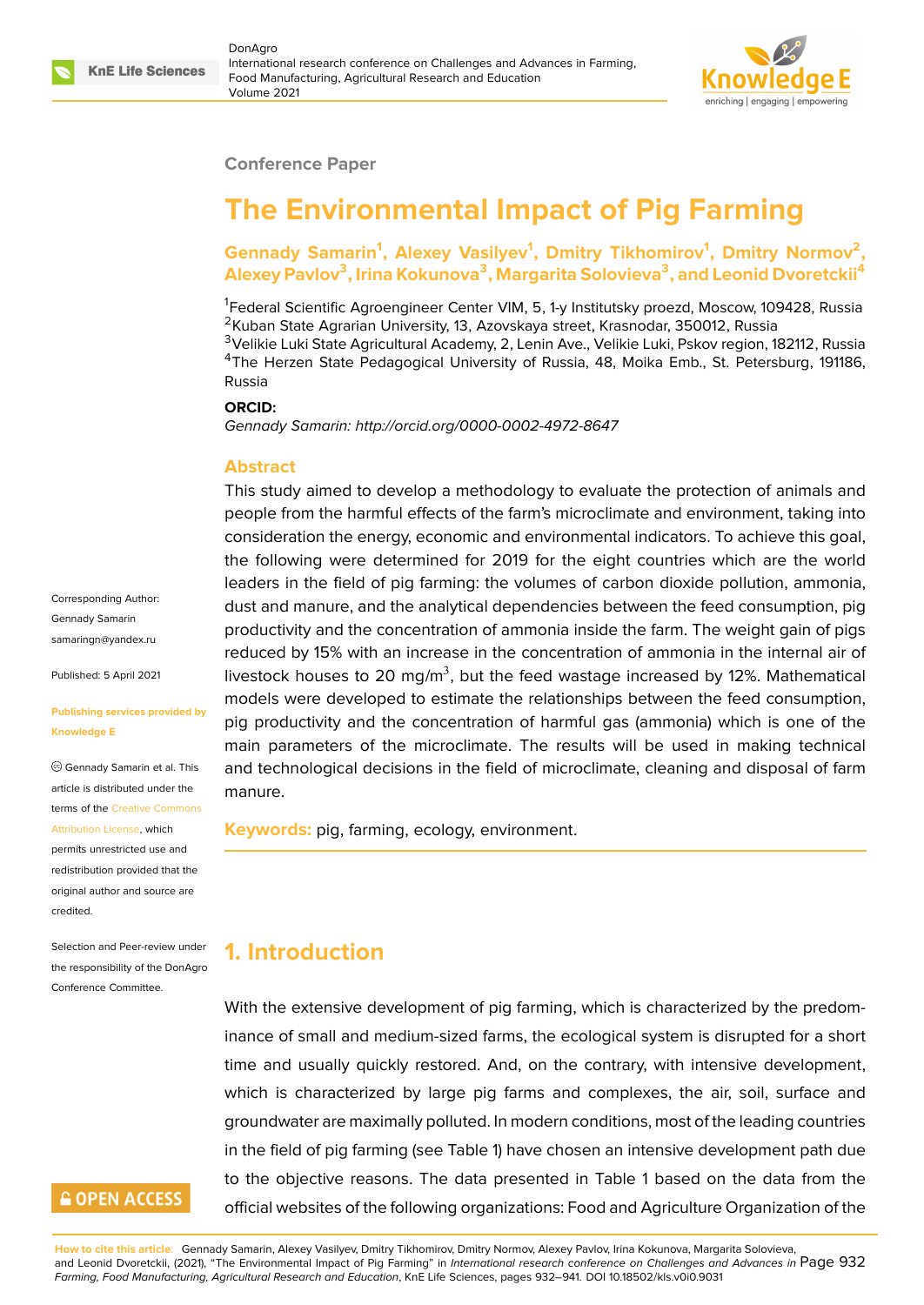United Nations (FAO), United States Department of Agriculture (USDA), the Ministry of Agriculture of the Russian Federation (RF MA), the Unified Interdepartmental Statistical Information System of the Russian Federation (RF UISIS).

Farms are powerful sources of environmental pollution. Annually, billions of cubic meters of water vapour, carbon dioxide, ammonia, hundreds of thousands of cubic meters of hydrogen sulfide, tens of thousands of tons of dust, and pathogenic microflora are released from the premises of livestock farms in Russia [1, 2].

According to Belarusian scientists, the Sozh pig complex in the Gomel region for 108 thousand pigs emits 56 kg of ammonia and 15-20 kg of dust [in](#page-7-1)to the atmosphere in 1 hour, and unpleasant odours spread to a distance of 5 km [[3\]](#page-7-0).

Modern technologies for housing animals specify high requirements to the microclimate in livestock premises. According to scientists, livestock specialists and technologists, the productivity of animals is 50... 60% determined by f[ee](#page-7-2)d and water consumption, 15... 20% - by care and 10... 30% - by the microclimate in the livestock premises [1, 4–8]. Deviation of microclimate parameters from the set of optimal values leads to a reduction of live weight gain by 20...35%, increasing the waste of young stock to 5...40%, consumption of additional quantities of feed, reducing the service life of [e](#page-7-0)q[ui](#page-7-3)[pm](#page-7-4)ent, machinery and buildings, and leads to a negative impact on staff, reducing the resistance of livestock to diseases [2, 9–12].

Currently, as opposed to other scientists and specialists, we distinguish more than 10 environmental parameters that affect the livestock inside the farm: temperature, humidity and airspeed, atmospheric pressure; c[on](#page-7-1)[ce](#page-7-5)[ntr](#page-7-6)ation of harmful gases (carbon dioxide, ammonia, hydrogen sulfide); concentration of dust and microbial bodies; production noise, illumination and electromagnetic fields [1, 2, 13, 14].

This paper considers only one parameter of the environment inside the farm (microclimate) – the concentration of ammonia.

Ammonia is poisonous. It strongly irritates t[he](#page-7-0) [m](#page-7-1)[uc](#page-8-0)[ous](#page-8-1) membranes. Acute ammonia poisoning causes damage to the eyes and respiratory tract, shortness of breath, and inflammation of the lungs. [15]

The source of ammonia in the air of premises for livestock is the decomposition of various substances containing nitrogen (urine, faeces). Especially a lot of ammonia occurs in stables, as well as [in](#page-8-2) pigsties and calf premises in the case of floor permeability, absence or poor operation of sewerage and ventilation.

Ammonia is highly soluble in water, so it is primarily absorbed by the mucous membranes of the nasopharynx, upper respiratory tract and conjunctiva of the eyes,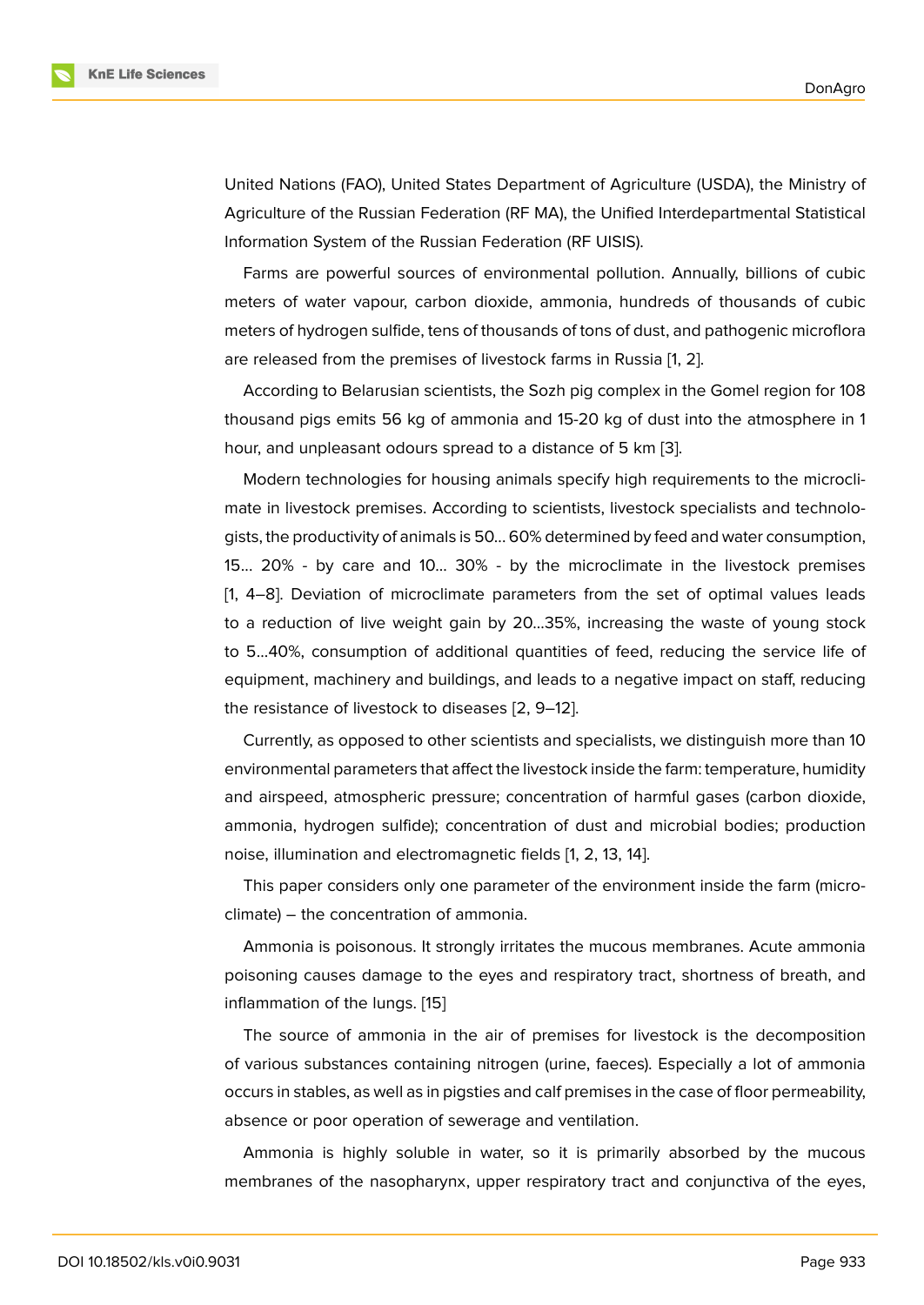| No. The place<br>occupied by a<br>country/region<br>in the<br>world/country | 1995  | 2000  | 2005  | 2010  | 2015  | 2017  | 2018  | 2019  | 2019, in<br>% by<br>2000 |
|-----------------------------------------------------------------------------|-------|-------|-------|-------|-------|-------|-------|-------|--------------------------|
| 1. China                                                                    | 441.7 | 416.3 | 433.2 | 464.6 | 451.1 | 433.3 | 428.2 | 310.4 | 74.56                    |
| 2. USA                                                                      | 58.2  | 59.1  | 61.5  | 64.9  | 68.9  | 73.1  | 75.6  | 77.3  | 130.80                   |
| 3. Spain                                                                    | 18.1  | 22.1  | 24.9  | 25.7  | 28.4  | 30.0  | 30.8  | 31.2  | 141.18                   |
| 4. Germany                                                                  | 23.7  | 25.8  | 27.0  | 26.9  | 27.7  | 27.6  | 26.4  | 26.1  | 101.16                   |
| 6. Russia                                                                   | 22.6  | 15.7  | 13.8  | 17.2  | 21.5  | 23.1  | 23.7  | 25.2  | 160.51                   |
| Canada                                                                      | 11.5  | 13.6  | 15.1  | 12.7  | 13.6  | 14.2  | 14.0  | 13.9  | 102.21                   |
| France                                                                      | 14.5  | 15.2  | 15.1  | 14.3  | 13.3  | 13.4  | 13.7  | 13.5  | 88.82                    |
| Poland                                                                      | 20.3  | 17.0  | 18.7  | 14.8  | 10.6  | 11.9  | 11.0  | 11.2  | 65.88                    |
| Regions of<br>Russia:                                                       |       |       |       |       |       |       |       |       |                          |
| 4. Pskov<br>region                                                          | 0.14  | 0.084 | 0.064 | 0.074 | 0.65  | 1.02  | 1.15  | 1.3   | 1547.6                   |
| 16. Krasnodar<br>krai                                                       | 1.75  | 1.53  | 1.3   | 1.00  | 0.43  | 0.41  | 0.53  | 0.63  | 41.18                    |
| <b>Moscow</b><br>oblast                                                     | 0.47  | 0.18  | 0.143 | 0.3   | 0.3   | 0.32  | 0.33  | 0.33  | 183.33                   |

| TABLE 1: Dynamics of the livestock of pigs, million heads |  |  |  |
|-----------------------------------------------------------|--|--|--|
|                                                           |  |  |  |

Information on some of the largest pork producers (5. Brazil, 7. Vietnam, Mexico, Korea) is not presented in the table.

causing severe irritation to them. Coughing, sneezing, eye tearing are followed by inflammation of the mucous membranes of the nose, larynx, trachea, bronchi and conjunctiva. With a high content of ammonia (1000...3000 mg/m<sup>3</sup>) in the inhaled air, animals have spasms of the glottis, tracheal and bronchial muscles, death occurs from pulmonary oedema or respiratory paralysis [16].

When ammonia passes the blood through the lungs (the alveolar epithelium can pass ammonia), it turns the haemoglobin of red blood cells into alkaline hematin, which reduces the amount of haemoglobin and t[he](#page-8-3) number of red blood cells; anaemia is observed, and blood clotting increases [17].

According to experts, in the case of prolonged inhalation of air containing ammonia (0.33...0.97%), the amount of haemoglobin, blood alkaline reserve, gas exchange, digestibility of nutrients (protein, fat, fi[bre](#page-8-4)) reduce in livestock and the productivity decreases. The intake of large amounts of ammonia into the blood causes a strong excitation of the Central nervous system of the brain, spinal cord and especially the medulla oblongata, convulsions of the entire body, and in the intervals between them, there is a comatose state, an increase in blood pressure, finally, paralysis of the respiratory centre and death. The continuous and long-term effect on livestock of ammonia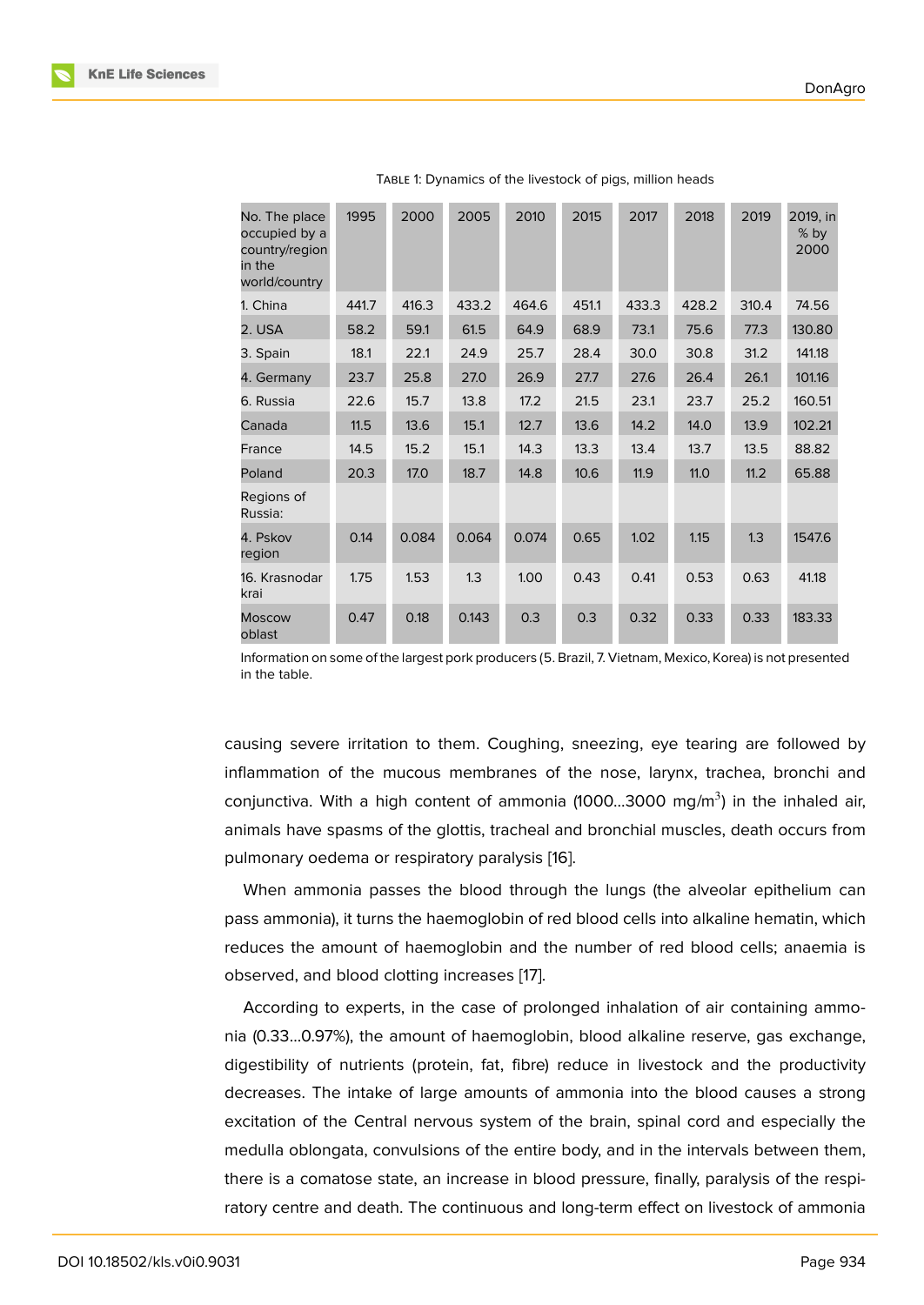at a concentration of 0.15% or more worsens the general condition, food is poorly digested, daily weight gains fall, and the number of respiratory diseases increases. At higher concentrations, ammonia causes acute poisoning, accompanied by rapid death of livestock [1].

The symptoms of chronic human poisoning are the following: in the workers of chemical plants (at the concentration of 0.5...24 mg/m<sup>3</sup>), it was observed the cases of anosmia [o](#page-7-0)r hyposmia, neurasthenia, decreased bioelectric activity of the brain, increased activity of glutamic pyruvate transaminase and decreased level of vitamin C in the blood, decreased excretion of urea, increased need for vitamin B1. The incidence of upper respiratory tract catarrh, angina, tonsillitis is increased. It was registered the changes in fat and protein metabolism and the increased incidence of catarrhal diseases of the upper respiratory tract in adolescents undergoing practical training at the factory, even with a 3-hour working day and the concentrations that do not exceed the maximum allowed [1].

Based on the collected and processed material, the dependences of the influence of the concentration of ammonia in the internal air of the farm on the productivity of pigs and feed [c](#page-7-0)onsumption are investigated, and they are shown in Figure 1.

## **2. Methods**

Based on some research [14, 18–21], it was established that the average specific indicators of pollution and waste by pigs have the following values: carbon dioxide  $CO<sub>2</sub>$ – 0.12078 kg/h/head; ammonia NH<sub>3</sub> – 0.0007 kg/h/head; dust – 0.0002 kg/h/head; manure – 6.6 kg/day/head[.](#page-8-1)

Using these values, it was calculated the approximate volumes of pig pollution during the period of 2019 for the countries and regions of the Russian Federation, which are presented in Table 1. These results are presented in Table 2.

The development of methodological techniques for calculating, designing and solving a complex problem with zooengineering, engineering and technical, sanitary and hygienic, environmental aspects was based and carried out using the provisions, laws and methods of probability theory, mathematical modelling, statistics, and optimization.

To find the optimal technologies for forming microclimate parameters inside the farm, the results of scientific research in this area were explored and summarized, based on which the mathematical models were developed to investigate analytical dependencies between feed consumption, pig productivity and ammonia concentration [22-28].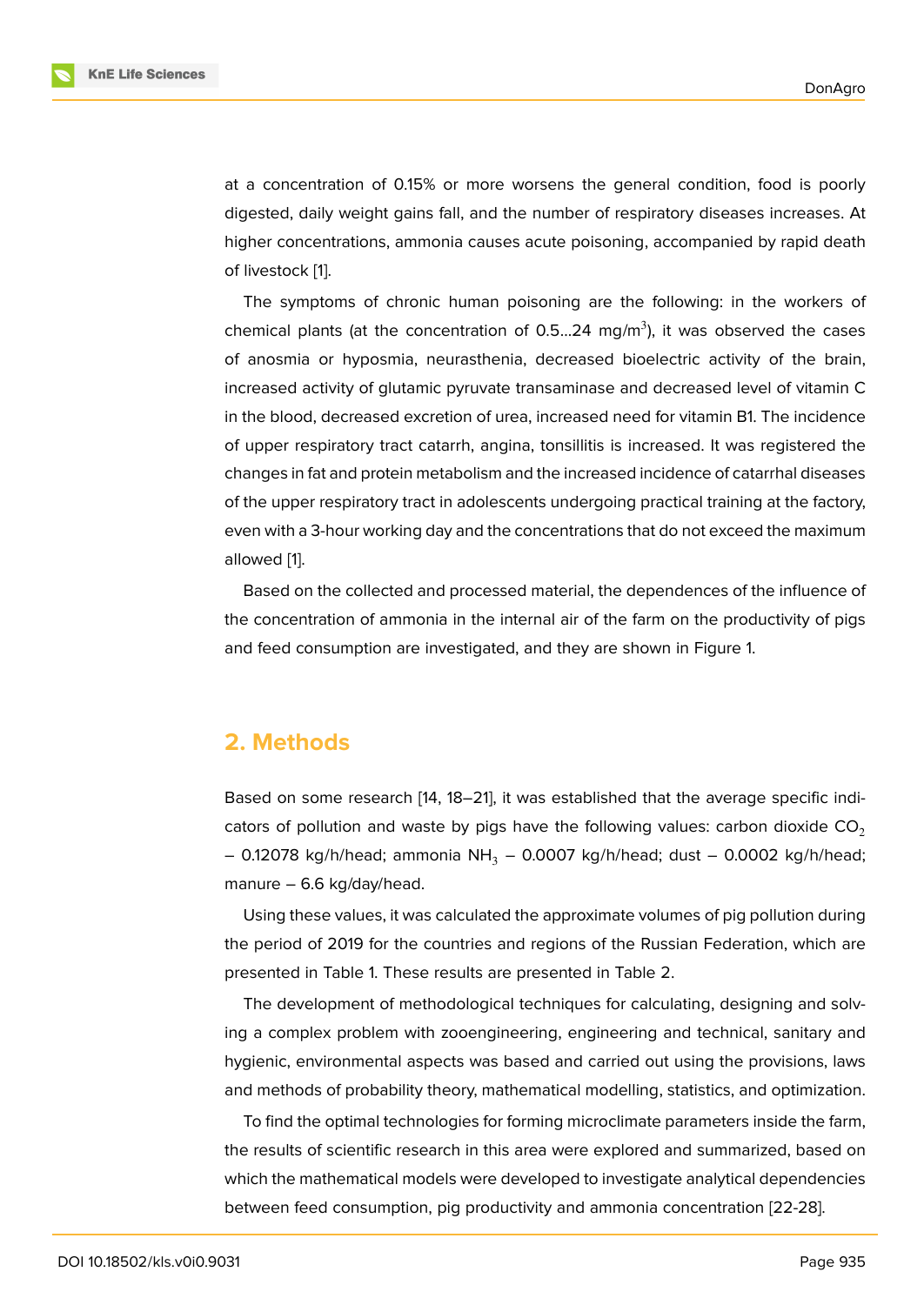# **3. Results**

| No. The place<br>occupied by a<br>country/region<br>in the<br>world/country | The number<br>of pigs,<br>million<br>heads | The amount of pollution, Gkg/year |                            |             |        |  |
|-----------------------------------------------------------------------------|--------------------------------------------|-----------------------------------|----------------------------|-------------|--------|--|
|                                                                             |                                            | Carbon<br>dioxide, $CO2$          | Ammonia<br>NH <sub>3</sub> | <b>Dust</b> | Manure |  |
| 1. China                                                                    | 310.4                                      | 328.41                            | 1.9034                     | 0.5438      | 747.75 |  |
| 2. USA                                                                      | 77.3                                       | 81.79                             | 0.4740                     | 0.1354      | 186.22 |  |
| 3. Spain                                                                    | 31.2                                       | 33.01                             | 0.1913                     | 0.0547      | 75.16  |  |
| 4. Germany                                                                  | 26.1                                       | 27.61                             | 0.1600                     | 0.0457      | 62.87  |  |
| 6. Russia                                                                   | 25.2                                       | 26.66                             | 0.1545                     | 0.0442      | 60.71  |  |
| Canada                                                                      | 13.9                                       | 14.71                             | 0.0852                     | 0.0244      | 33.49  |  |
| France                                                                      | 13.5                                       | 14.28                             | 0.0828                     | 0.0237      | 32.52  |  |
| Poland                                                                      | 11.2                                       | 11.85                             | 0.0687                     | 0.0196      | 26.98  |  |
| Regions of<br>Russia:                                                       |                                            |                                   |                            |             |        |  |
| 4. Pskov region                                                             | 1.3                                        | 1.38                              | 0.0080                     | 0.0023      | 3.13   |  |
| 0.63<br>16. Krasnodar<br>krai                                               |                                            | 0.67                              | 0.0039                     | 0.0011      | 1.52   |  |
| Moscow oblast                                                               | 0.33                                       | 0.35                              | 0.0020                     | 0.0006      | 0.79   |  |

TABLE 2: Volumes of pig farming pollution in 2019 for some countries and regions of the Russian Federation

Important: 1 Gkg = 1x10<sup>12</sup> kg = 1x10<sup>9</sup> t

Based on the collected and processed material, the dependences of the influence of the concentration of ammonia in the internal air of the farm on the productivity of pigs and feed consumption are investigated, and they are presented in Figure 1.

In Figure 1, it can be noticed that when the concentration of ammonia in the internal air of the livestock premises increases to 20 mg/m $^3$ , the weight gain of pi[gs](#page-5-0) decreases by 15%, and the overconsumption of feed increases by 12%.

Based o[n](#page-5-0) the dependencies of Figure 1, it was calculated the regression equations (1, 2) for the effect of the concentration of ammonia in the internal air of the farm  $\mu_{17}$ (NH<sub>3</sub>), mg/m $^3$  on the weight gain of pigs Cwg (the coefficient of weight gain),  $\%$  and the feed consumption Cfc (the coefficient of f[e](#page-5-0)ed consumption), %

$$
Cwg = -9.7.10^{-6} \cdot (\mu_{17})^3 + 0.00284 \cdot (\mu_{17})^2 - 0.88675 \cdot \mu_{17} + 101.4292, \text{at0} \le \mu_{17} \le 150 \quad \text{(1)}
$$

$$
Cfc = 0.56.\mu_{17} + 100.2at0 \le \mu_{17} \le 20\tag{2}
$$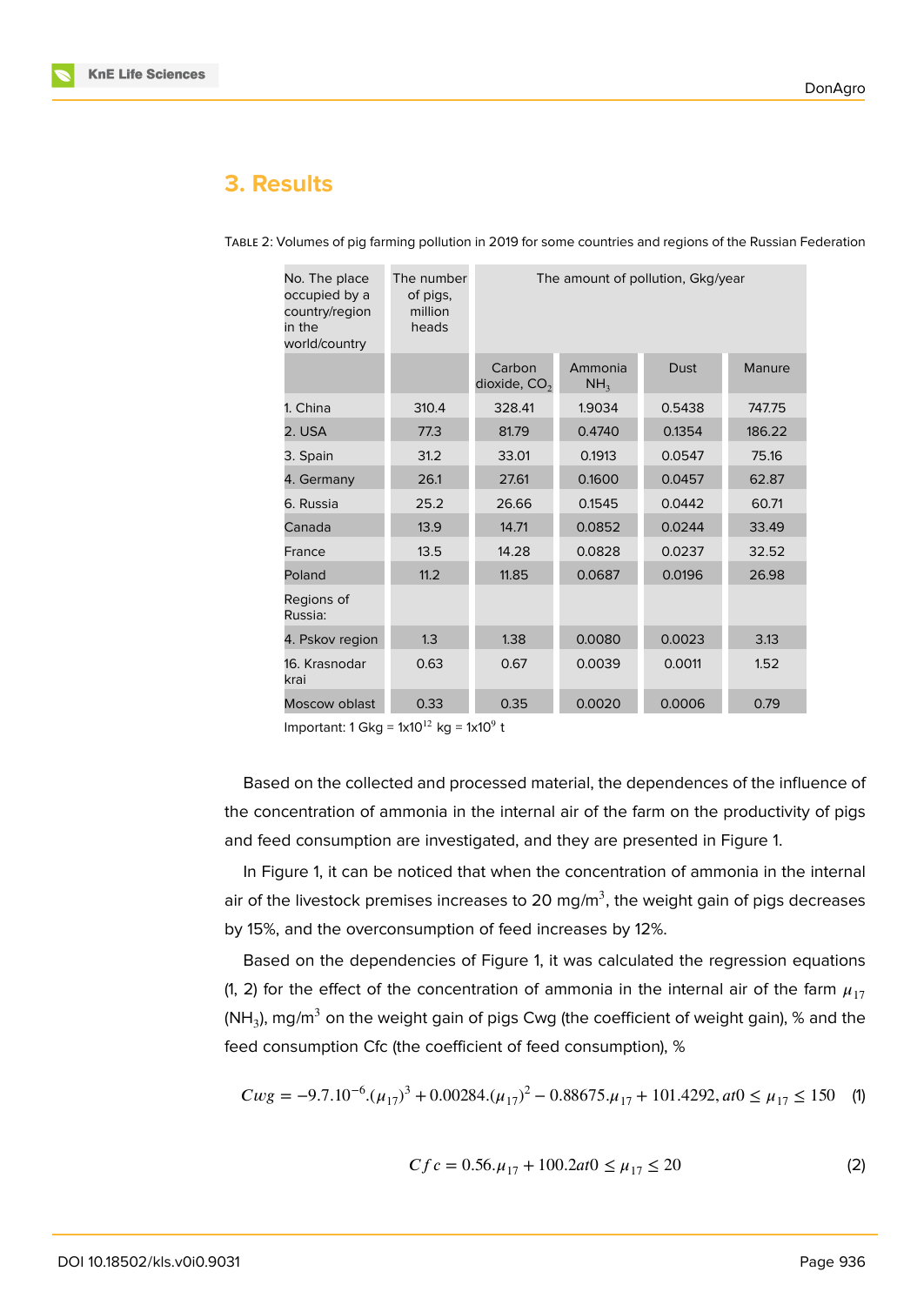

### **4. Discussion**

To make the most complete and comprehensive assessment of technological decisions in the field of microclimate, cleaning and utilization of farm manure, experts are often suggested using four groups of indicators: functional and technological; structural and layout; operational and energy; economic.



<span id="page-5-0"></span>**Figure** 1: Influence of ammonia concentration in the indoor air of the farm on the pig weight gain and feed consumption

Functional indicators characterize the degree to which the system performs the specified functions, that is, for the microclimate systems, it is the degree to which the normalized parameters of the air environment are provided: its purity, gas composition, temperature, relative humidity, mobility, etc. Quantitative assessment of the required parameters is the initial stage of evaluating the decisions made and directly affects the technological parameters. Technological indicators are the values of heat, cold, air and water consumed for humidification and purification, and chemicals for air purification from harmful gases that are necessary for the systems to perform the specified functions. Since technological indicators are adequate to the functional parameters that characterize the law of system functioning, they are combined into one group.

The group of design and layout indicators includes various types of material costs: material consumption, occupied construction space, ease of installation.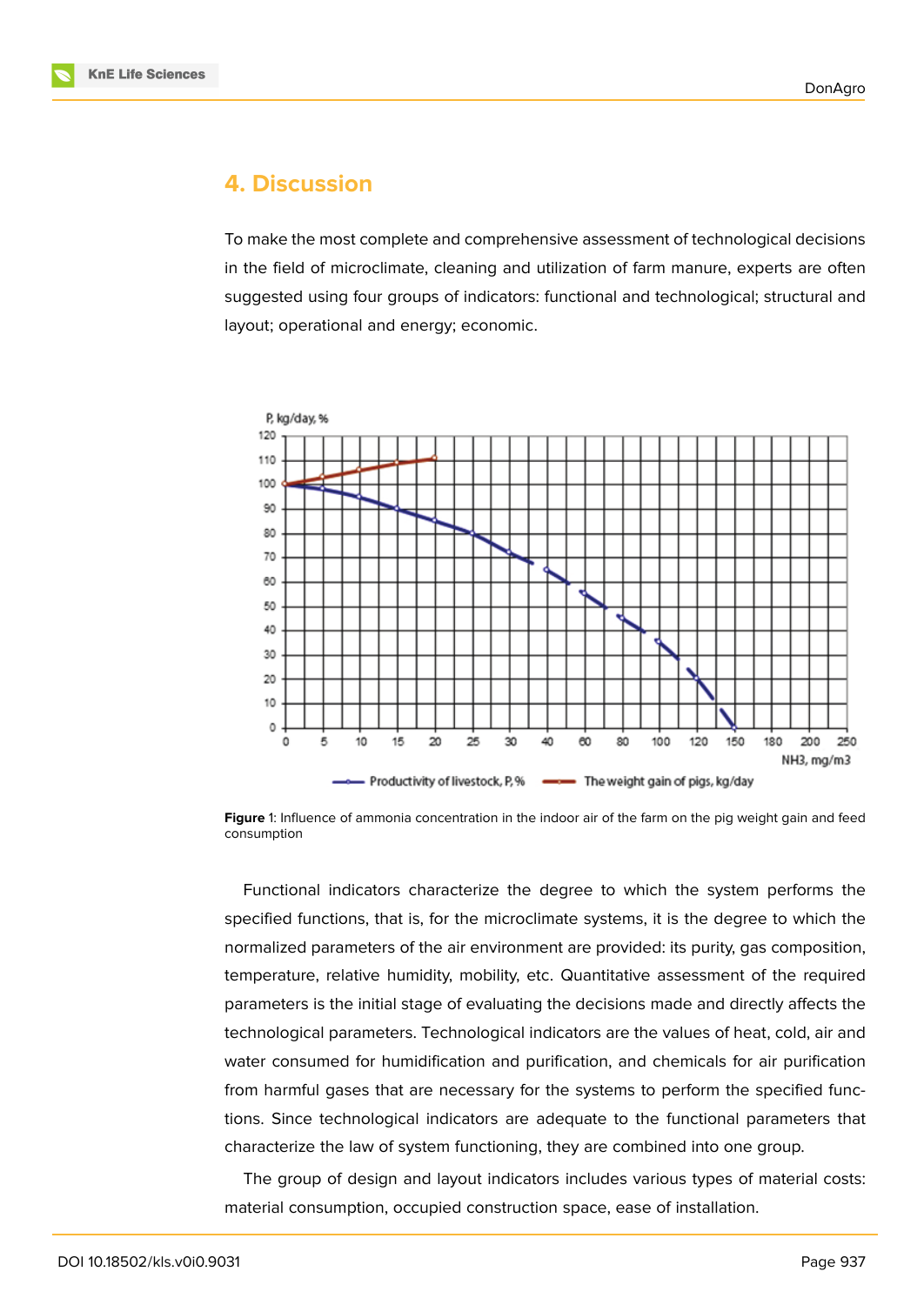

Operational and energy indicators include the energy assessment of the system, operating conditions, information about energy consumption (it can be expressed as an energy efficiency coefficient).

Economic indicators express all the previous ones in money terms. In general, they are represented as capital, operating and reduced costs.

It should be noted that, as a rule, "environmental" indicators are not taken into account in technological decisions.

Therefore, it is necessary to introduce the fifth group of indicators – environmental.

## **5. Conclusions**

The EU countries are implementing a long-term program for the development of environmentally-friendly agriculture, including pig farming. This program has five strategic directions:

1. Protection of livestock and people from the harmful effects of the farm's microclimate and the environment;

In this direction, the authors of the article draw the following conclusions:

1.1. The existing model systems forming the microclimate of livestock farms is based on the control of the temperature and humidity ratio of the air in the premises up to 3...5 times/hour, so the coefficient of efficiency of the heat of the farm indoor air in winter does not exceed 25...30%, while the harmful gases (ammonia, carbon dioxide, hydrogen sulfide), dust and microbial bodies are released into the environment;

1.2. To explore energy-saving, economic and environmental technologies of formation of parameters of a microclimate of pig farms, it was reviewed and summarized research results in this field and it was developed a mathematical model allowing to obtain analytical dependencies between the feed consumption (energy), the productivity of pigs and the concentration of a harmful gas (ammonia), which is one of the main microclimate parameters.

2. Development of environmentally-friendly production of outputs and measures that promote such production;

3. Development and improvement of equipment for waste disposal and cleaning of livestock emissions;

4. Development of regulatory documents on environmental protection;

5. Reducing product losses during transportation.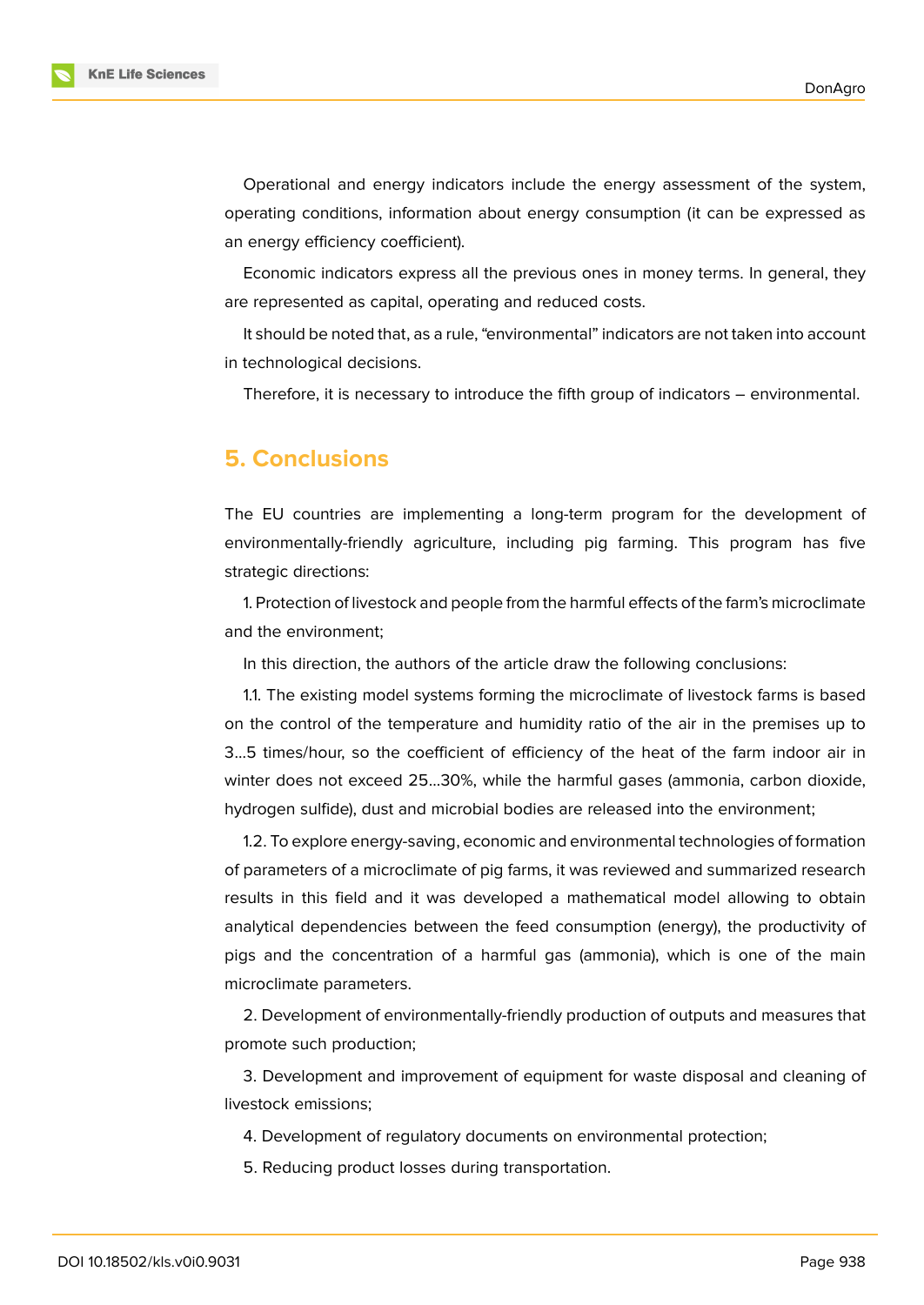

# **References**

- <span id="page-7-0"></span>[1] Samarin, G. N. (2008). *Habitat Management of Farm Animals and Birds: Monograph*. Velikie Luki: FGOU VPO Velikolukskaya State Agricultural Academy.
- <span id="page-7-1"></span>[2] Samarin, G. N., *et al*. (2018). Optimization of Microclimate Parameters Inside Livestock. Buildings. *Intelligent Computing & Optimization* (*Advances in Intelligent Systems and Computing*) (vol. 866). Cham: Springer.
- <span id="page-7-2"></span>[3] Novitsky, I. (2016). Industrial Pig Breeding and the Environment. Agricultural Portal. *Pig Breeding*, vol. 1 pp. 14-31
- <span id="page-7-3"></span>[4] Aguirre-Villegas, H. A. and Larson, R. A. (2017). Evaluating Greenhouse Gas Emissions from Dairy Manure Management Practices using Survey Data and Lifecycle Tools. Journal of Cleaner Production, vol. 143, pp. 169-179.
- [5] Cobuloglu, H. I. and Bueyuektahtakin, I. E. (2015). Food vs. Biofuel: An Optimization Approach to the Spatio-Temporal Analysis of Land-Use Competition and Environmental Impacts. Applied Energy, vol. 140, pp. 418-434.
- [6] Divyalakshmi, D., *et al*. (2017). Assessment of Microclimate and Gaseous Pollutants in Dairy and Pig Sheds in an Organized Farm. *Indian Journal of Animal Sciences*, vol. 87, issue 6, pp. 93-96.
- [7] Frutos, O. D., *et al*. (2015). Simultaneous Biological Nitrous Oxide Abatement and Wastewater Treatment in a Denitrifying Off-Gas Bioscrubber. *Chemical Engineering Journal*, vol. 288, pp. 28-37.
- <span id="page-7-4"></span>[8] Kaufmann, T. (2015). Sustainable Livestock Production: Low Emission Farm. The Innovative Combination of Nutrient, Emission and Waste Management with Special Emphasis on Chinese Pig Production. Animal Nutrition, vol. 1, issue 3, pp. 104-112.
- <span id="page-7-5"></span>[9] Liu, F., *et al*. (2017). Bioscrubber Treatment of Exhaust Air from Intensive Pig Production: Case Study in Northern Germany at Mild Climate Condition. *Engineering in Life Sciences*, vol. 17, issue 4, pp. 458-466.
- [10] Loyon, L., *et al*. (2016). Best Available Technology for European Livestock Farms: Availability, Effectiveness and Uptake. *Journal of Environmental Management*, vol. 166, pp. 1-11
- [11] Loyon, L., *et al*. (2016). Assessment of NH<sub>3</sub> reduction and N<sub>2</sub>O Production during Treatment of Exhausted Air from Fattening Pigs Building by a Commercial Scrubber. *Agricultural Sciences*, vol. 7, issue 10, pp. 693-709.
- <span id="page-7-6"></span>[12] Purdy, A., *et al*. (2018). Towards Sustainable Farming: Feasibility Study into Energy Recovery from Bio-Waste on a Small-Scale Dairy Farm. *Journal of Cleaner Production*, vol. 174, pp. 899-904.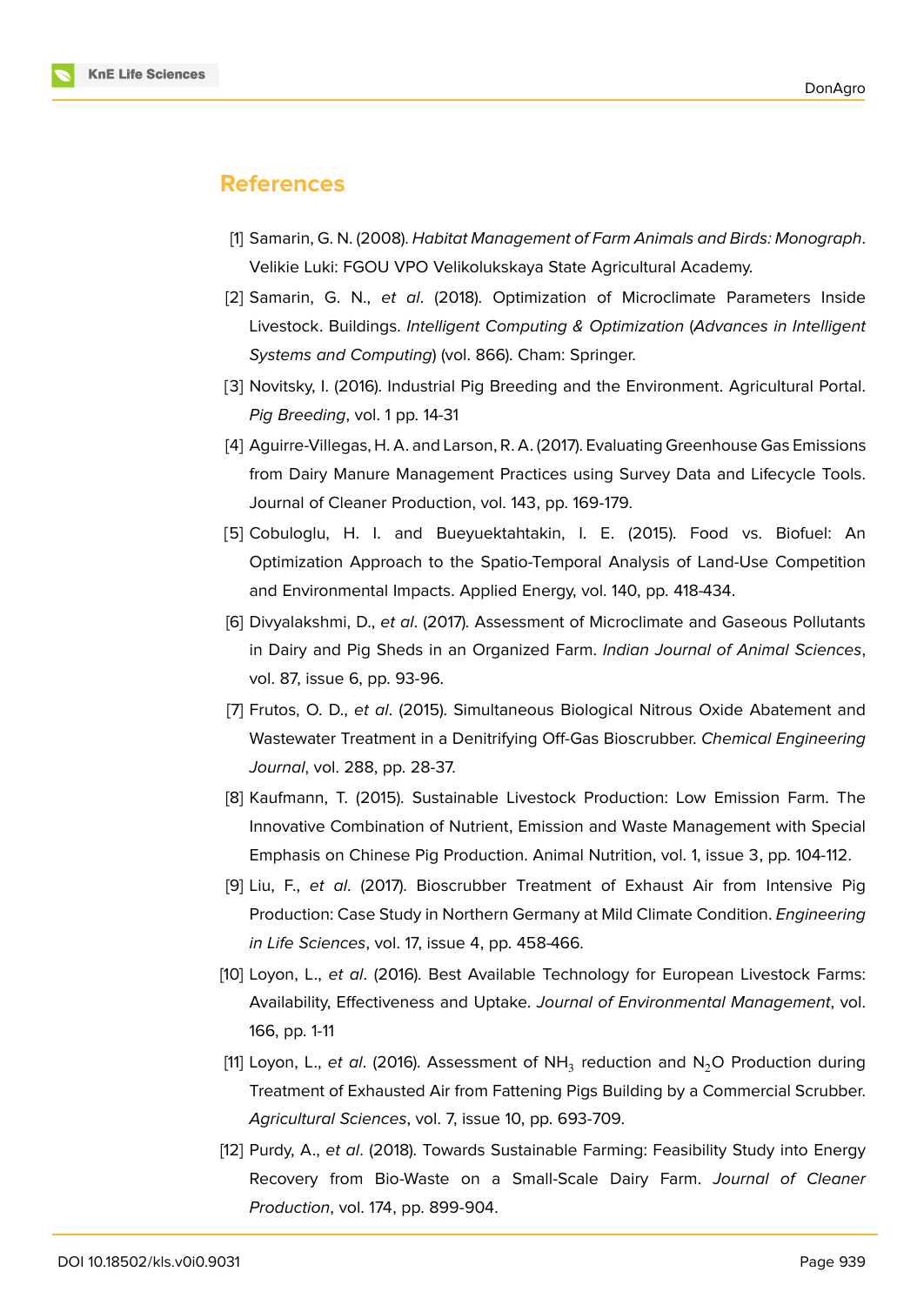

- <span id="page-8-0"></span>[13] Lewis, N. S., et al. (2016). The Global Antigenic Diversity of Swine Influenza A Viruses Group. Elife, vol. 5, p. e12217
- <span id="page-8-1"></span>[14] Wenke, C., *et al*. (2018). Impact of Different Supply Air and Recirculating Air Filtration Systems on Stable Climate, Animal Health, and Performance of Fattening Pigs in a Commercial Pig Farm. *Plos One*, vol. 13, p. 3.
- <span id="page-8-2"></span>[15] Zakharov, A. A. (1986). *Application of Heat in Agriculture*. Moscow: Agropromizdat.
- <span id="page-8-3"></span>[16] Prokopenko, A. A. (1997). Scientific Justification and Development of Technology for the use of Optical Radiation to Combat Harmful Aerosols in Industrial Poultry Farming. (Dissertation for a Doctorate in Veterinary Sciences, All-Russian Research Institute of Veterinary Sanitation, Hygiene and Ecology, 1997).
- <span id="page-8-4"></span>[17] Georgievsky, V. I. (1990). *Physiology of Farm Animals*. Moscow: Agropromizdat.
- [18] Onegov, A. P., Hrabutovskij, I. F. and CHernyh, V. I. (1984). *Hygiene of Farm Animals*. Moscow: Kolos.
- [19] Afanasiev, V. N., *et al.* (2005). *Practical Guide for Agricultural Enterprises on Environmental Protection.* St. Petersburg: NWNIIMESH.
- [20] Bava, L., *et al*. (2017). Environmental Impact of the Typical Heavy Pig Production in Italy. *Journal of Cleaner Production*, vol. 140, pp. 685-691.
- [21] Calsamiglia, S., *et al*. (2018). A Stochastic Dynamic Model of a Dairy Farm to Evaluate the Technical and Economic Performance under Different Scenarios. *Journal of Dairy Science*, vol. 101, issue 8, pp. 7517-7530.
- [22] Cowley, F. C., et al. (2015). Immediate and Residual Effects of Heat Stress and Restricted Intake on Milk Protein and Casein Composition and Energy Metabolism. Journal of Dairy Science, vol. 98, issue 4, pp. 2356-2368.
- [23] Das, R., et al. (2016). Impact of Heat Stress on Health and Performance of Dairy Animals: A Review. Veterinary World, vol. 9, issue 3, pp. 260-268.
- [24] Dumont, E. (2018). Impact of the Treatment of NH3 Emissions from Pig Farms on Greenhouse Gas Emissions. Quantitative Assessment from the Literature Data. NEW Biotechnology, vol. 46, pp. 31-37.
- [25] Ferreira, J. B., *et al*. (2018). Influence of Microclimate Conditions on the Cumulative Exposure of Nursery Pigs to Swine Influenza A Viruses. *Transboundary and Emerging Diseases*, vol. 65, issue 1, pp. e145-e154.
- [26] Gernand, E., Konig, S. and Kipp, C. (2019). Influence of On-Farm Measurements for Heat Stress Indicators on Dairy Cow Productivity, Female Fertility, and Health. *Journal of Dairy Science*, vol. 102, issue 7, pp. 6660-6671.